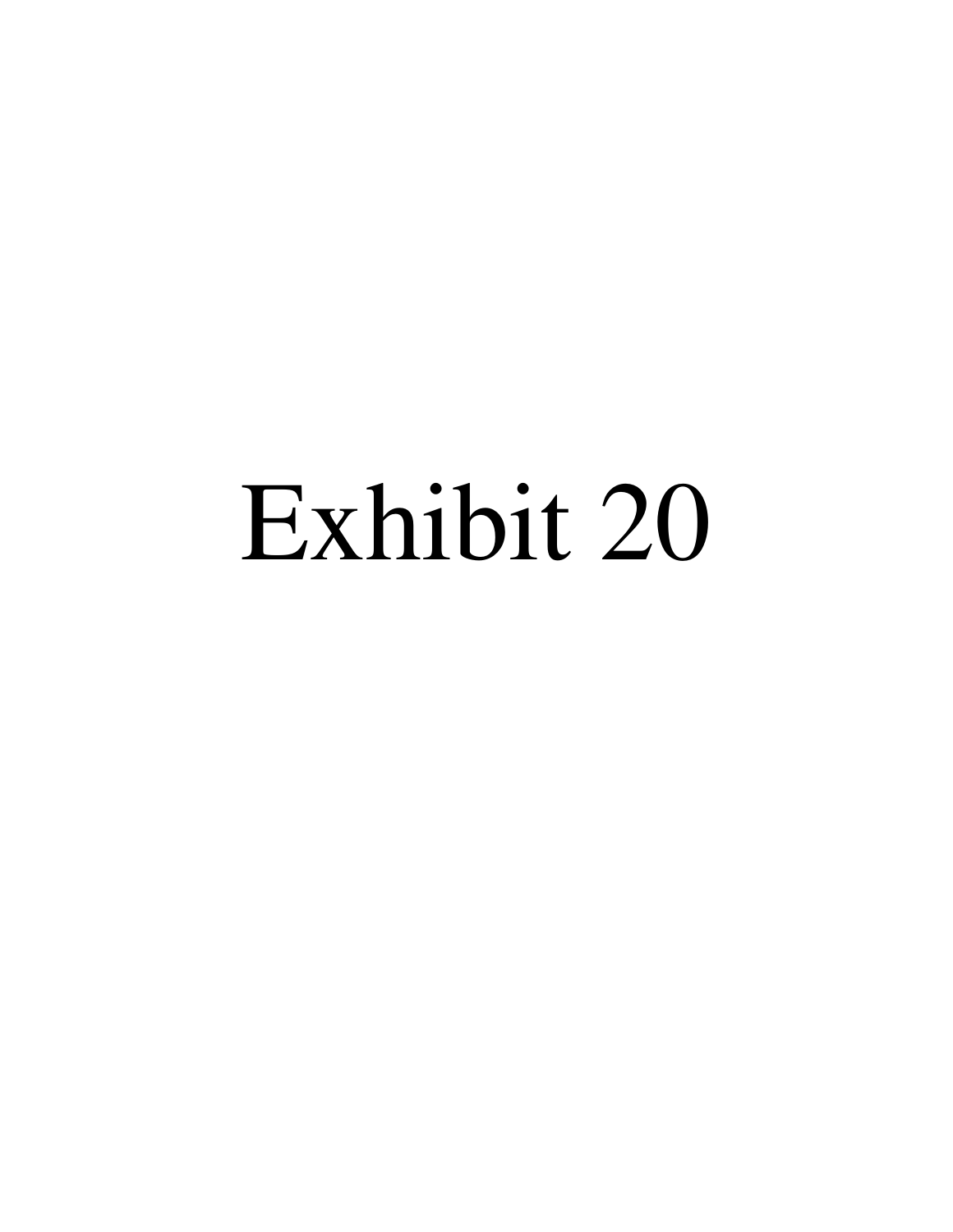## Google

**Help**  $\rightarrow$  Help **Figure 1** Help for  $\rightarrow$  Help for  $\rightarrow$  Help for  $\rightarrow$  Help for  $\rightarrow$  Help for  $\rightarrow$  Help for  $\rightarrow$  Help for  $\rightarrow$  Help for  $\rightarrow$  Help for  $\rightarrow$  Help for  $\rightarrow$  Help for  $\rightarrow$  Help for  $\rightarrow$  Help for  $\rightarrow$  Help for  $\rightarrow$ 

**Sign up today! SIGN UP FOR ADSEN** 

ADSENSE FOR CONTENT (AFC)



NEXT: ADSENSE REVENUE SHARE

**If you own or manage a website, blog, or forum, AdSense can help you earn from your content.**

AdSense for content is a way for website publishers of all sizes to earn money by displaying Google ads on their website's content pages. The ads are related to what your users are looking for on your site, so they'll help you enhance your content pages while earning from them.



Through AdSense, ads from Google's advertiser network are served on content pages like this one, from nameadog.com.

AdSense is free, and you'll earn when users click on or view the ads on your site, depending on the type of ad. For more information, visit the sections below:

#### **How does it work?**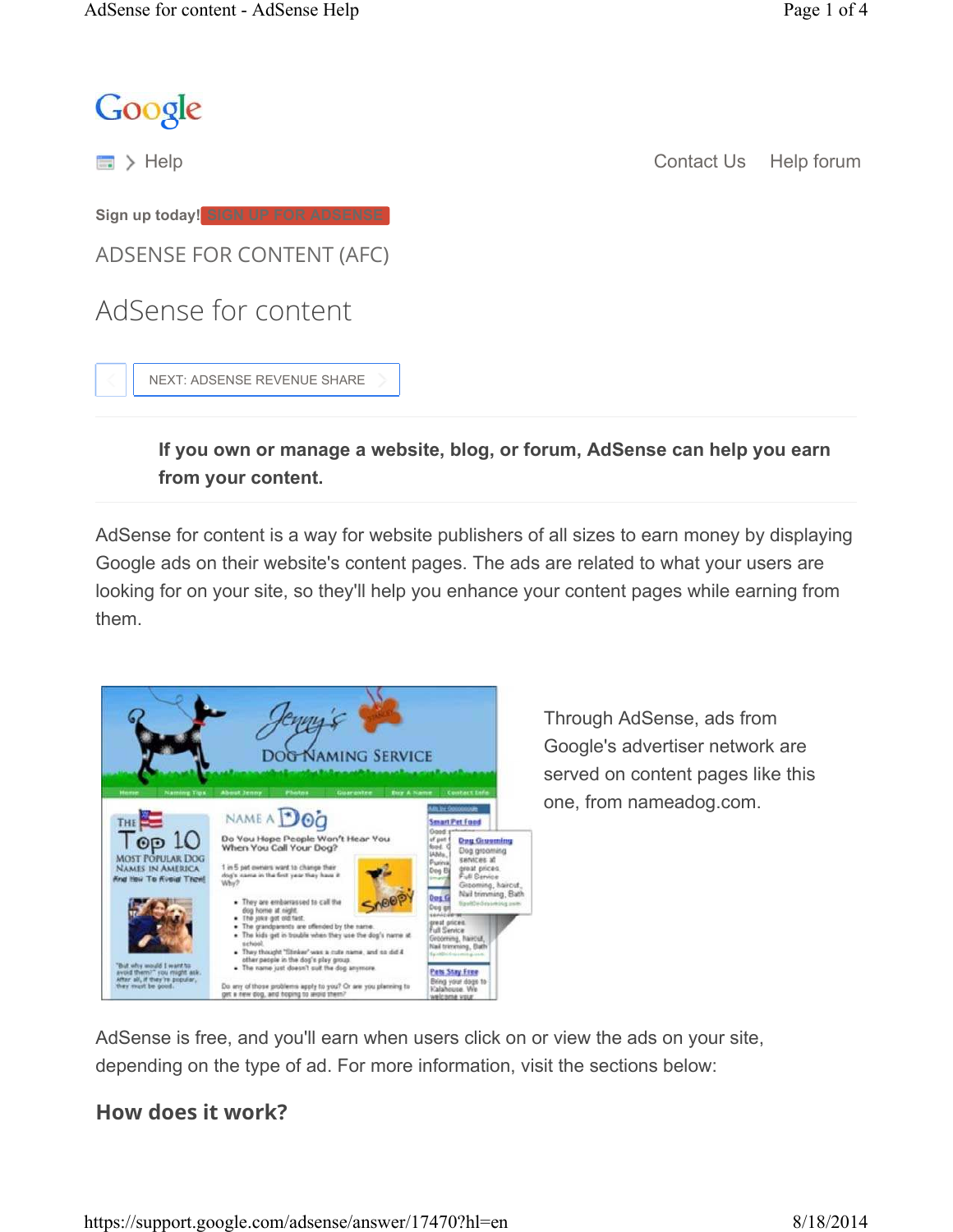- ï Google places relevant **cost-per-click (CPC)** and **cost per thousand impressions (CPM) ads** in the same auction and lets them compete against one another. The auction takes place instantaneously and when it's over our system automatically picks the advertisers who are willing to pay the most.
- ï **Keep your users coming back with contextually targeted ads.** You want to make more money from advertising, but you don't want to show irrelevant ads to your users. AdSense solves this problem by automatically delivering text ads, display ads, link units and high-end mobile ads that are precisely targeted to your site and your site content - ads so well-matched that your readers will actually find them useful.
- ï **Access thousands of advertisers with minimal effort.** AdSense displays ads from our vast network of AdWords advertisers. Our advertisers range from global brands to small local companies, in categories from Education to Travel, Mortgages to Patio Furniture, and just about everything in between.

### **What features does AdSense provide?**

- **Block unwanted ads**: You can filter competitive ads, or other ads you want to keep off your site, simply by telling us which URLs to block.
- **Choose your own default ads:** In the unlikely event that Google can't show targeted ads on your page, we'll let you display a **backup ad** of your choice. This ensures that your advertising space is always being used effectively.
- ï **Customize ads to complement your site**: We let you customize the appearance of your ads to match your site's look and feel. Choose from our pre-set color palettes, or design your own palette from over 200 colors.
- **Track your earnings with online reports**: With AdSense, you can monitor your ad performance with customizable online reports that offer details like the number of ad impressions, clicks, and **click-through rate**. Our flexible reporting tools let you track the performance of specific ad formats, colors and pages, and spot trends quickly and easily.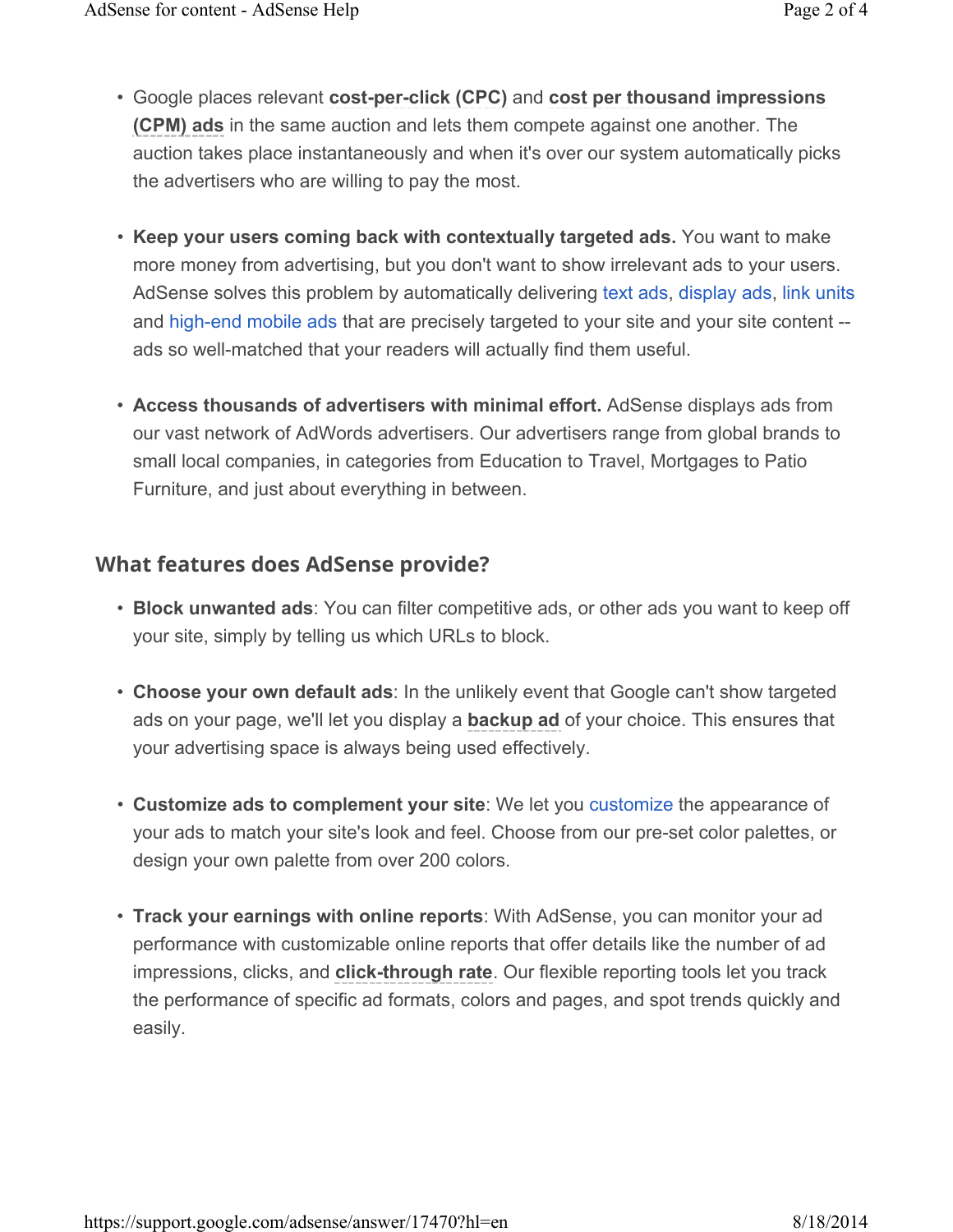**• Get ads on your high-end mobile website**: Our crawler is intelligent enough to detect which types of phones your users are using. With AdSense for content, we'll deliver the best optimized ads, whatever device your users happen to be viewing your site with.

**Get started now**

You can also generate earnings while enabling your users to search your site and the web. Learn about earning with AdSense for search.

Fore more details on how to apply for Google AdSense, read our application instructions and tips for a successful application.

| NEXT: ADSENSE REVENUE SHARE |  |
|-----------------------------|--|
|                             |  |

#### **AdSense for content (AFC)**

AdSense for content

AdSense revenue share

Code implementation guide

Modification of the AdSense ad code

**How helpful is this article:**

Not at all helpful

Not very helpful

Somewhat helpful

Very helpful

Extremely helpful

 $|3+1|$  128

©2014 Google - Privacy Policy - Terms of Service